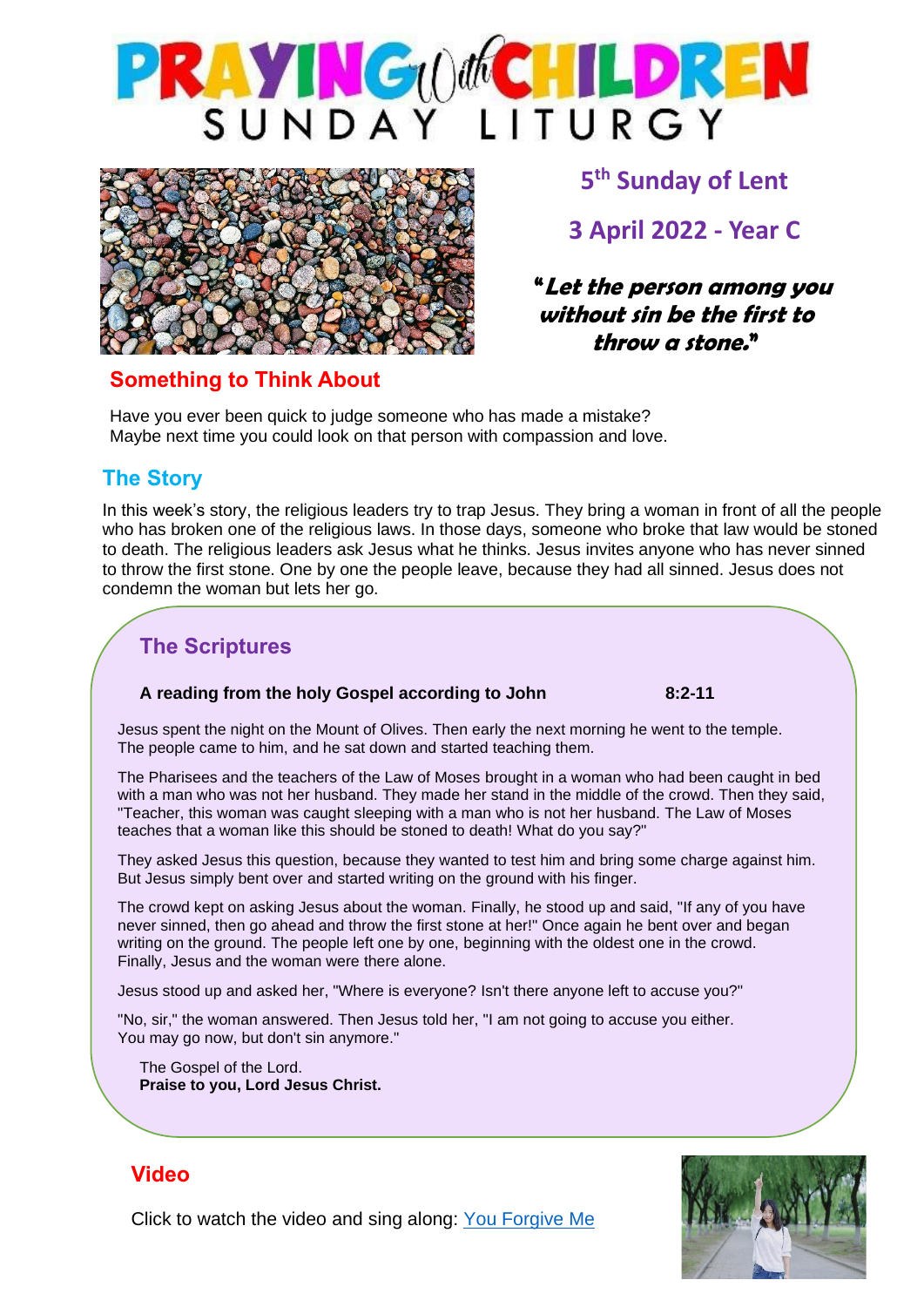## **Group Discussion**

Sometimes it can be tempting to point the finger at someone else who has done the wrong thing and forget about the mistakes and bad choices that we ourselves have made. Jesus wants us to act with compassion and forgiveness towards others. How could you show compassion to people in your daily life?

## **Praying For Others**

*Leader:* Gathered as one with all creation, let us pray for the needs of the world. *Reader 1:* We pray for our leaders. Lord hear us. **All: Lord hear our prayer.** *Reader 2:* We pray for those who suffer violence. Lord hear us. **All: Lord hear our prayer.** *Reader 3:* We pray that all people will be treated fairly. Lord hear us. **All: Lord hear our prayer.** *Reader 4:* We pray that we will always be caring towards others. Lord hear us. **All: Lord hear our prayer.** *Reader 5:* We pray for those who need a new start. Lord hear us. **All: Lord hear our prayer.** *Invite the children to pray for their own special intentions.* **All: Lord hear our prayer.** *Leader:* Loving God, listen to the prayers we make in the name of Jesus. **All: Amen.**

#### **Prayer**



Lord Jesus, Help us to be kind and compassionate people. Teach us to forgive others and to trust that you will forgive us. Amen.

#### **Group Activity**

#### **A Heart of Compassion**

*You will need: heart template for each child photocopied onto red cardboard, scissors, another piece of card to glue the puzzle onto, glue. Optional if pre-cutting the puzzle pieces: small sandwich bags to store the pieces of each puzzle in.*

- 1. Cut out the puzzle pieces.
- 2. On the other sheet of card, assemble the puzzle pieces into a heart shape and glue it down.



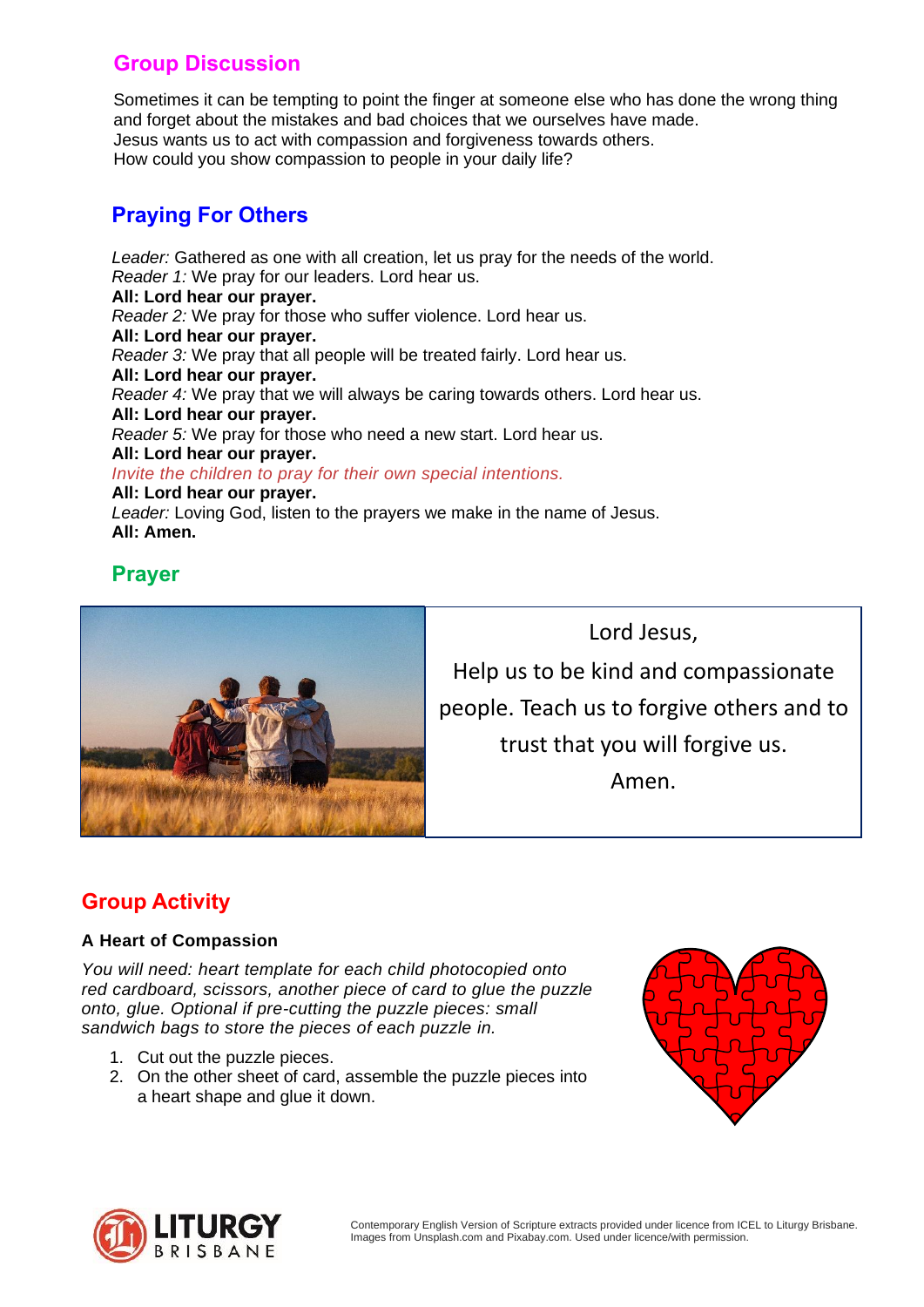